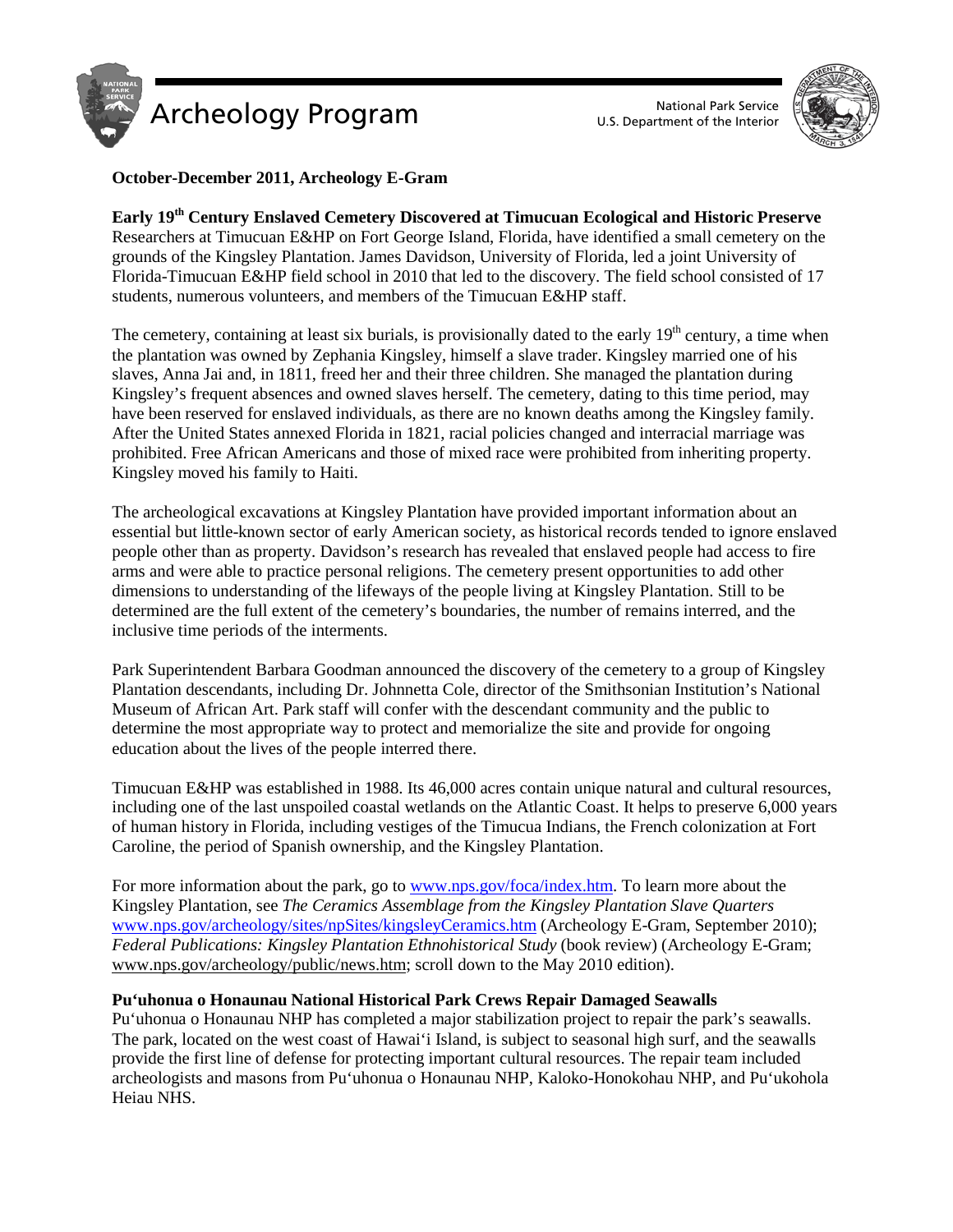The crew stabilized over 600 feet of storm-damaged seawalls with traditional Hawaiian dry-set masonry, a technique that involves the setting and interlocking of stone without the use of mortar. Members of the crew are also participants in the NPS Hawaiian Legacy Program (HLP). The program promotes historic preservation maintenance ethics and the perpetuation of traditional Hawaiian trades. HLP participants feel strongly that traditional methods should be used whenever possible when conducting preservation maintenance projects, and that the technologies should be taught to younger team members. At least two generations of masons were involved in the efforts.

Other HLP projects include repairing the fishpond at Kaloko-Honokohau NHP; repair of earthquake damage at Pu'ukohola and Malekini Heiau at Pu'ukohola Heiau NHS; repair of earthquake damage and the Alahaka ramp project at Pu'uhonua o Honaunau NHP; the repair of walls surrounding Saint Francis Catholic Church and the Bishop Home for Boys and Girls at Kalaupapa NHP; and the expansion of the Jagger Museum lanai at Hawai'i Volcanoes NP..

For more information about Pu'uhonua o Honaunau NHP, go to [http://www.nps.gov/puho.](http://www.nps.gov/puho) *By Sara M. Dolan, Archeologist*

#### **African Burial Ground National Monument Celebrates 20th Anniversary of Cemetery Discovery**

One of the most remarkable urban archeological finds of the modern era occurred in 1991 in New York City when the 17th century cemetery for free and enslaved Africans was relocated during the construction of a Federal building. On October 7, 2011, African Burial Ground NM commemorated that momentous discovery during Youth Week, an event that encourages young people to come to the site and learn about the free and enslaved Africans who helped to build early New York.

The continuing respect for the approximately 15,000 people buried on the site was demonstrated with a traditional libation ceremony at each of the seven mounds on the memorial that mark where the remains were re-interred in 2003. The commemoration also featured speeches by several key figures who brought attention to the find in 1991, actively campaigned for its preservation, and, ultimately designation as a national monument. "It has been no small task to preserve and present this experience," said David Dinkins, who was mayor of New York City in 1991. "This site is of utmost cultural importance to New York and the United States," said Representative Jerrold Nadler (D-NY), in whose congressional district the African Burial Ground is found. "This site serves as a powerful reminder of the people who built New York City."

Senator Charles Rangel (D-NY), who was instrumental in shepherding the establishment of the national monument at the Congressional level, noted in his remarks that it was former Governor David Paterson, then a New York state senator, who brought the story of the burial ground and its plight to his office in the early 1990s. Paterson served as the keynote speaker for the commemoration.

For more information about the African Burial Ground National Monument, go to [www.nps.gov/afbg/index.htm](http://www.nps.gov/afbg/index.htm) *By Mindi Rambo, National Parks of New York Harbor*

## **Pipe Spring National Monument Celebrates Native American Indian Heritage Month**

Pipe Spring NM celebrated National American Indian Heritage Month in November with over 21 special interpretive hikes, talks and demonstrations given by NPS and BLM staff, and Native Americans. American Indian culture, history, partnerships, and friendships are critically important at Pipe Spring NM,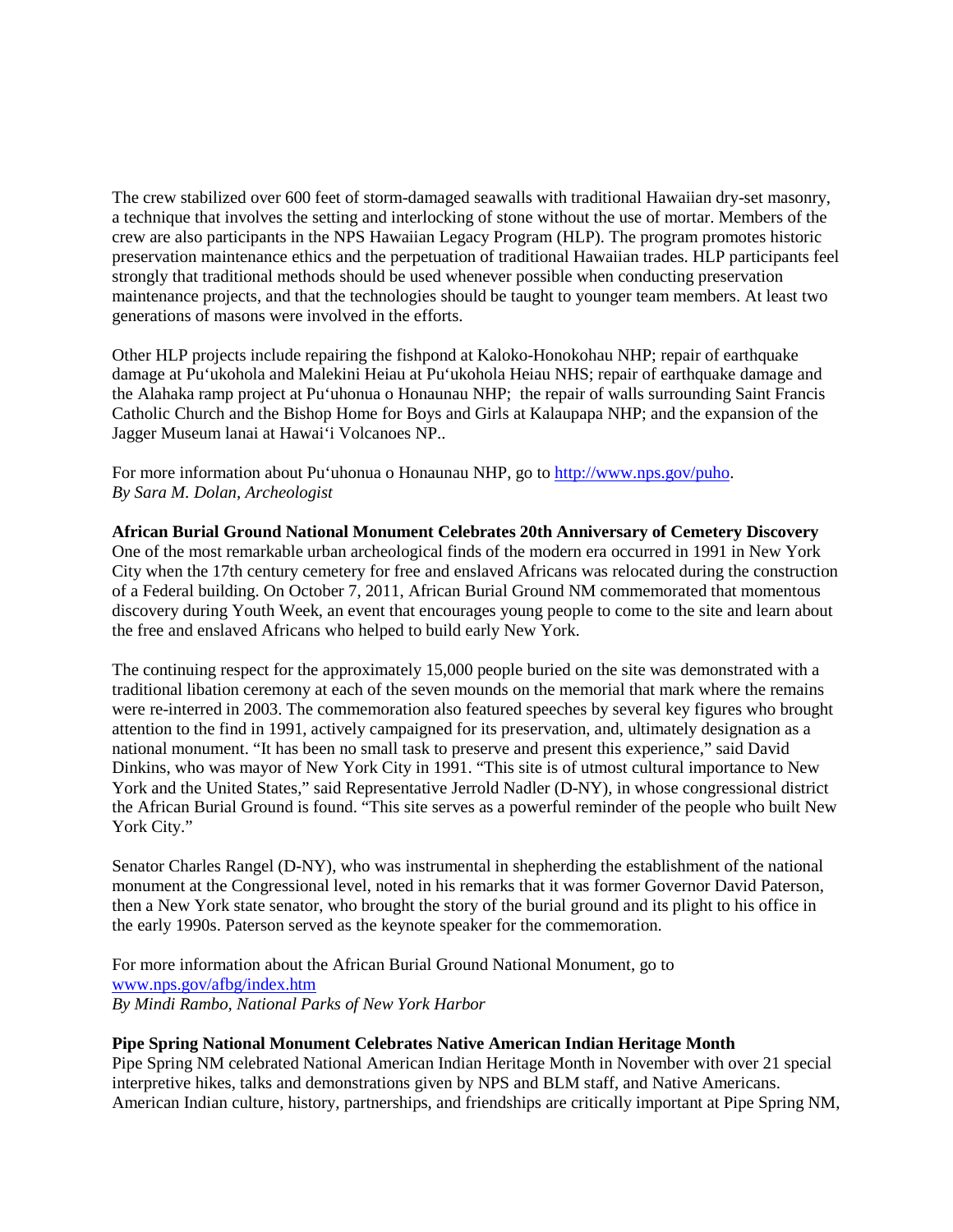that is located within the Kaibab Paiute Indian Reservation, in Arizona. In addition to Native American heritage, Mormon pioneers built a massive sandstone masonry fort at the site in 1870.

The programs included demonstrations and talks on traditional Southern Paiute life ways, trade between the Paiutes and Mormons, Navajo traditional culture, and a special presentation on educational/work youth partnerships between Grand Canyon Parashant NM and the Southern Paiute. Special interpretive hikes on adjacent reservation lands were also given, in cooperation with the Kaibab Band.

The programs continually change, and are presented at least twice a year, during American Indian Heritage Month in November, and during Arizona Heritage Month in March. Since the time of the monument's proclamation in 1923, which simplistically and briefly referred to "hostile Indians" as a part of the monument story, the sensitivity and interpretive programs of the NPS have greatly and positively evolved to include the importance of the centuries old, and continuing, presence of Indian people. *By John Hiscock, Superintendent, Pipe Spring National Monument*

#### **Ancient Way Fall Festival Brings the Past to Life at El Morro National Monument**

El Morro NM brought the past to life at the recent 2011 Ancient Way Fall Festival. Park staff decided to do something exceptional for the festival's children's activity. Led by Interpretive Ranger Wendy Gordge, the monument put on a full scale Archeology Fair. Children were encouraged to throw atlatls, knap flint, track animals and participate in mock excavation activities put on by archeological educators. Participants took tangible memories home with them in the form of split twig figures, pinch pots, corn husk dolls and petroglyph panels.

The festival is a joint community effort sponsored by the Ramah Farmer's Market, the El Morro Valley business community and El Morro NM. The function is an important focus for the region and a powerful reminder of the role of national parks in creating community.

For more information about the park, go to http://www.nps.gov/elmo/index.htm *By Jessie Wagner*

**Southern Paiute Elders Teach Tribal Youth at Grand Canyon-Parashant National Monument**

Southern Paiute youth from tribal bands in Arizona, Utah, and Nevada gathered in their traditional homelands at Grand Canyon-Parashant NM to camp and learn about their culture from tribal elders. Twenty-one children participated in the fourth annual Yevingkarere Camp from September 16-18, 2011.

Gloria Bullets Benson, BLM Arizona Strip District tribal liaison and camp co-founder, welcomed the participants and was excited to have the Las Vegas Paiute Tribe and Moapa Band of Paiutes travel from Nevada to participate. Camp activities included making tools, cliff rose cordage, medicine bags and small replica brush huts. Youth also learned to play traditional hand games and the hockey-like Que'pauck game. Language skills, cultural beliefs and a sampling of native foods were introduced during the outing. A visit to Paiute Cave to observe rock writing concluded the weekend camp.

The Yevingkarere Camp was developed in 2008 with NPS Youth Partnership Program and BLM "Take It Outside" initiative funding. Grand Canyon-Parashant National Monument is jointly managed by both agencies.

For more information about the monument, go to<http://www.nps.gov/para/index.htm>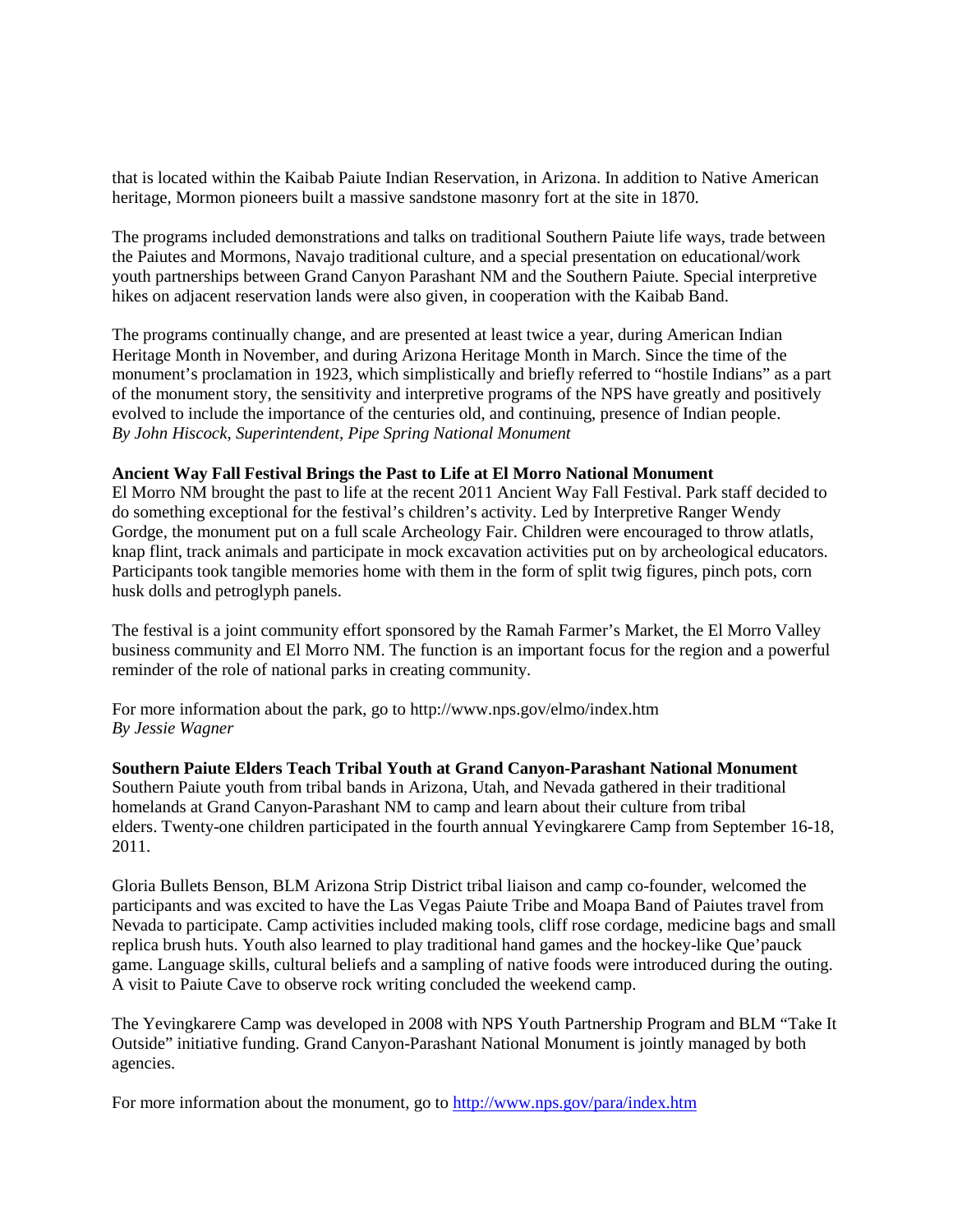## *By Scott Sticha, Chief of Interpretation & Partnerships*

## **Wind Cave National Park Acquires Significant Archeological Resources**

Wind Cave NP has acquired 5,555 acres of former ranchland from the Casey family through The Conservation Fund. This acquisition not only provides a considerable expansion of wildlife habitat, but also serves to protect several significant cultural resources, including a buffalo jump dating to A.D.1030, multiple tepee rings and a historic homestead.

The Conservation Fund, dedicated to protecting important places across America, acquired the property at auction last year and has transferred it to the NPS. This completes a process begun in 2000, when the Casey family approached the NPS about selling the land to the park. In 2005, with support from the South Dakota Congressional delegation, Congress passed legislation to expand the park, pending an appropriation to purchase the land. When the land was put up for auction, The Conservation Fund purchased the property to hold for the NPS until Federal funding became available. Congress appropriated the necessary funding this year from the Federal Land and Water Conservation Fund, comprised of revenue generated from offshore oil and gas leasing, not taxpayer dollars. A public dedication for the new land was held October 15, 2011.

For more information about the park, go to<http://www.nps.gov/wica/index.htm>

## **Beringia Days Conference Held In Alaska**

The 2011 Beringia Days Conference, held in Nome, Alaska, in September, brought together 250 Russian and American Native peoples, scholars, representatives of government and non-governmental organizations, and the public to celebrate the shared heritage and resources of the Beringia Region. This year, the conference was attended by an unprecedented number of people from the Alaskan and Chukotka Beringia region.

Organized by the NPS and the Institute of the North, the conference also provided a forum for information sharing about projects funded through the National Park Service's Shared Beringian Heritage Program. The conference panels and speakers engaged topics such as improving cooperation across the Bering Strait region, Native observations of environmental change, the status of marine mammal research, protection of indigenous languages, current archeological research, and youth-focused projects in Beringia.

The conference included a Youth Forum that brought together young leaders from eight Alaskan villages in the Beringia region, high school students from Anchorage, students from the Nome community, and several youth from Chukotka. They addressed topics such as climate change, cultural preservation, subsistence, and archeology. The Youth Forum concluded with a presentation to the main conference in which the young people offered recommendations for future Beringia projects.

The David M. Hopkins Beringia Award was presented to Charlie Johnson, a resident of Nome and the Executive Director of the Nanuuq Commission; and Eduard Zdor, a resident of Anadyr' and Executive Director of the Association of Traditional Marine Mammal Hunters of Chukotka. There was also a tribute to NPS employee Herb Anangazuk, a cultural anthropologist who worked tirelessly in Beringia and who passed away last year. Herb's wife Lena attended the presentation in his honor.

2011 Beringia Days sponsors include Bering Straits Native Corporation, Eskimo Walrus Commission, North Slope Borough, Norton Sound Economic Development Corporation, Pacific Environment, Pew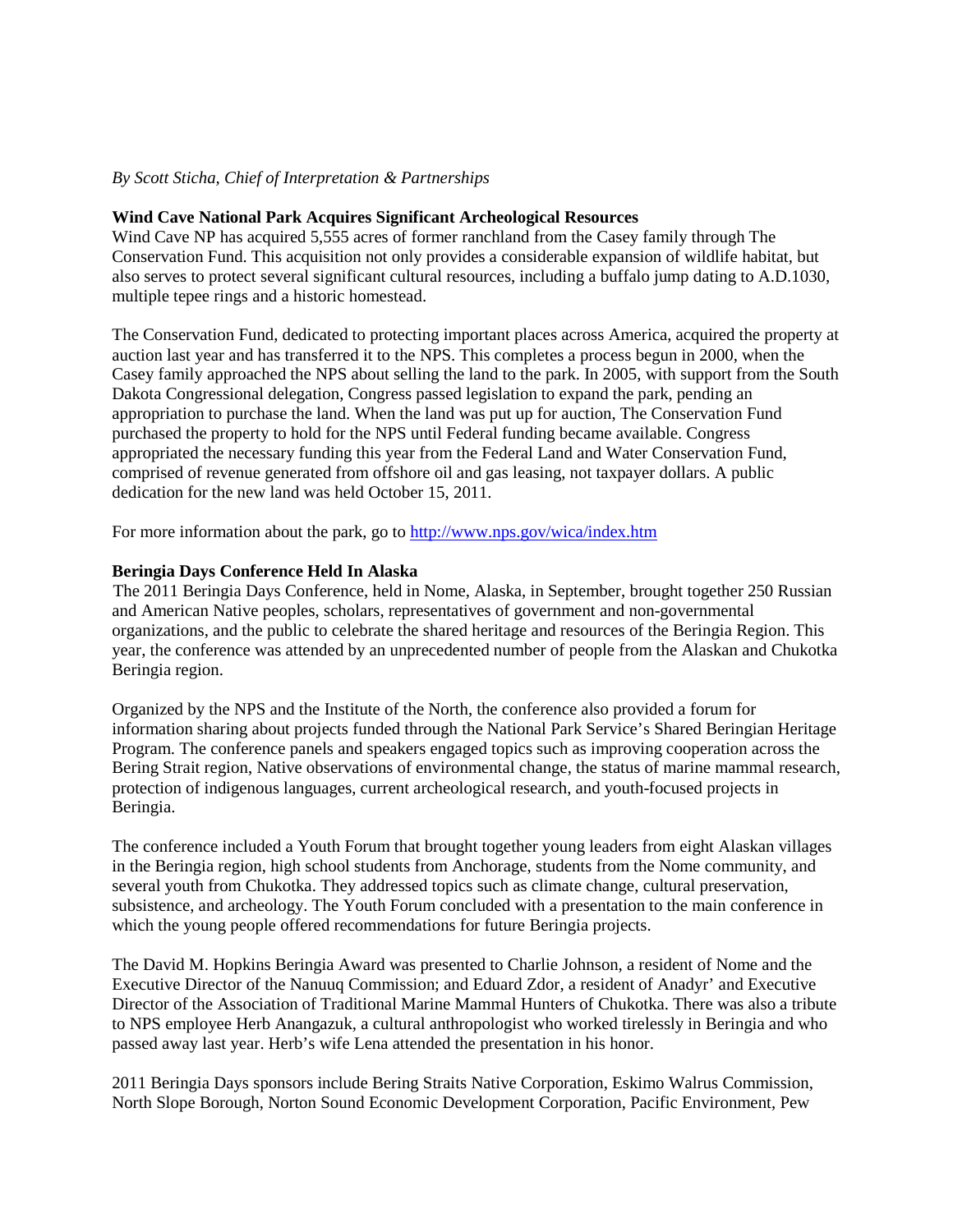Charitable Trust, Sitnasuak Native Corporation, World Wildlife Fund, and Anchorage West High School. The Alaska Nanuuq Commission, Alaska Reindeer Herders' Association, Bering Air, City of Nome, Era Aviation, Kawerak, Inc., King Island Dancers, Landbridge Toll Booth, NACTEC, Nome Chamber of Commerce and Visitor's Center, Nome Community Center, Nome-Beltz High School, Pioneer Igloo #1, Solnyshko, and TERRAgraphica also assisted. *By Elizabeth Shea*

## **NPS Historian Kevin Foster Has Retired**

Kevin J. Foster, historian and coordinator of the NPS National Maritime Heritage Program, retired on September 30, 2011. Foster received his MA in history from the program in maritime history and underwater archeology at East Carolina University in Greenville, North Carolina. His career included stints as the assistant curator at the Mariner's Museum in Newport News, Virginia; director of the Civil War Naval Museum in Columbus, Georgia; and historian in the US Coast Guard History Office, Washington, DC. From 1992 until his retirement, Foster headed the NPS Maritime Heritage Program, working to preserve historic ships and structures.

Foster is also an editorial review board member for *Sea History Magazine*, an advisor to the Maritime Archaeological and Historical Society and the US Life-Saving Service Heritage Association, and the former vice president of the North American Society for Oceanic History. He has spoken and written extensively in the fields of preservation, archeology, and maritime and naval history. Foster contributes to the *Encyclopedia of the Confederacy*, was a consultant and presenter on the TV series "Warship," organizes maritime heritage conferences, and is finishing a book on blockade running steamships.

#### We all wish him well in his retirement.

*By Robert K. Sutton, Chief Historian, National Park Service*

#### **Susan Trail Heads Antietam National Battlefield**

Susan Trail is the new superintendent of Antietam NB. Trail will be returning to Antietam, a park where she was the assistant superintendent for five years (1997 to 2003). She has served for the past eight years as the superintendent of Monocacy NB, where she oversaw all park operations, including interpretation, resource management, maintenance, law enforcement and program development. Trail also oversaw the completion of a general management plan for Monocacy and the construction of a new visitor center.

Trail also worked as cultural resource manager at the C&O Canal from 1992 to 1997 and as supervisory archeologist at Harpers Ferry from 1989 to 1992. Trail brings with her six additional years as an NPS contractor working as an archeologist on a variety of different projects in the National Capital Region.

In her new role in Antietam, Trail will assume management and day-to-day operations of the battlefield, as well as Antietam National Cemetery. She will oversee a park of 3,260 acres, a \$3.4 million budget, and annual visitation just under 400,000.

Trail is a graduate of the University of Maryland-College Park, holding a PhD in American studies. Trail also holds a MA in anthropology from the College of William and Mary and a BA in anthropology from the University of Virginia.

#### **Bob Palmer Receives NPS Midwest Regional Harry Yount Award**

Robert "Bob" Palmer has received the 2011 Midwest Region Harry Yount Award. Bob currently serves as chief ranger at Herbert Hoover NHS. Bob distinguished himself through his contributions to the Indian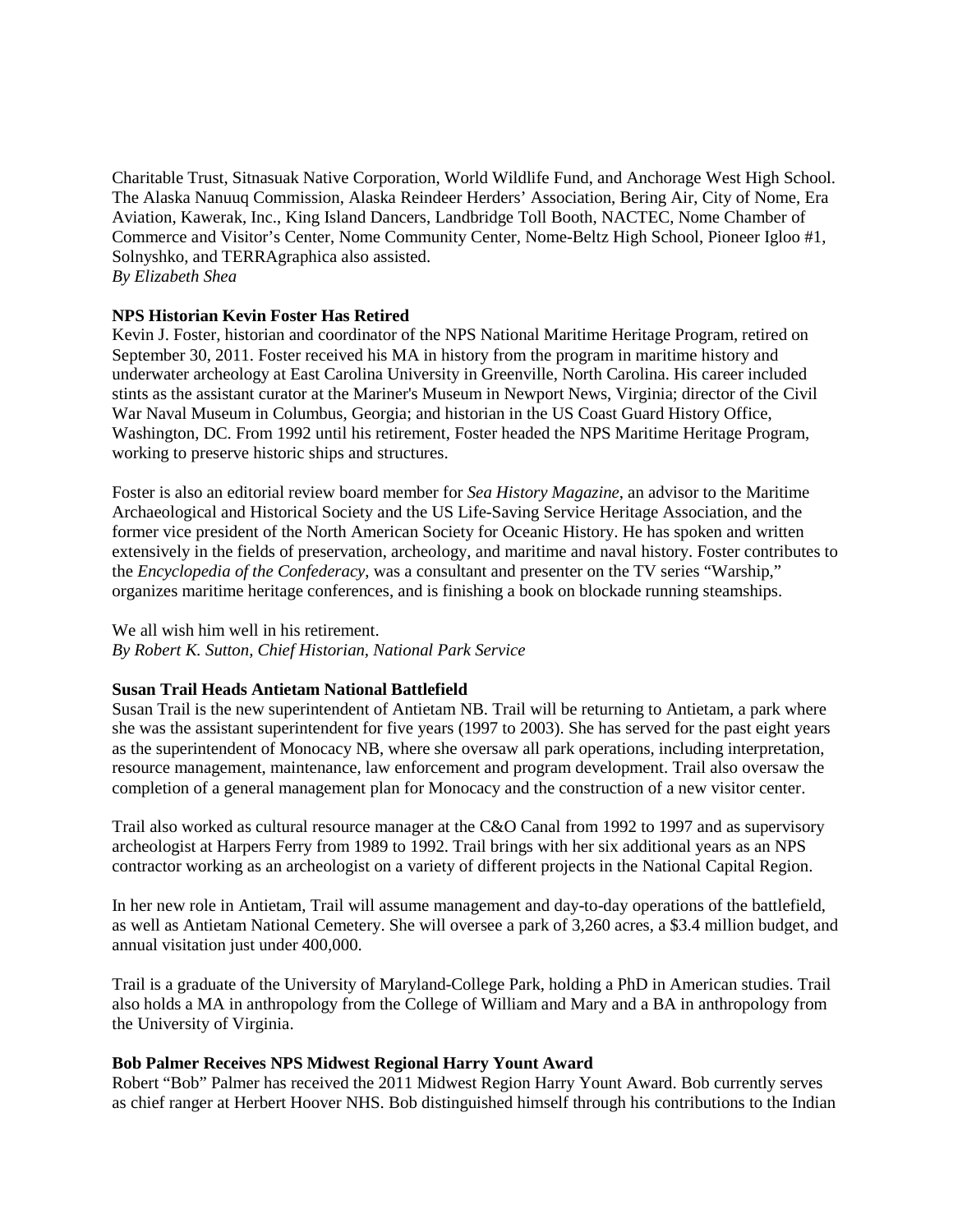Arts and Craft's Board and the ProRanger program. Bob served as special agent to the Interior Department's Indian Arts and Craft's Board and pioneered a training module for the Federal Law Enforcement Training Center (FLETC) on the Indian Arts and Crafts Act.

In his spare time, Bob served as the first interim program manager for the ProRanger diversity hiring program in Philadelphia. He collaborated with Temple University in developing curriculum texts and course credits while engaging the professors and students to participate in this successful program. Bob has a MA degree in anthropology.

*By John Madden, Senior Staff Ranger*

# **NPS Awards Civil War Battlefield Land Acquisition Grants**

NPS Director Jonathan B. Jarvis awarded more than \$1.4 million in grants to help with land acquisition at five Civil War battlefields. Grant awards include land purchases at Gettysburg battlefield, Pennsylvania (\$217,000); Wilson's Creek battlefield, Missouri (\$400,000); Bentonville battlefield, North Carolina (\$114,000); Cedar Creek battlefield, Virginia (\$430,000); and Chancellorsville battlefield, Virginia (\$246,425). With these grants, more than 264 acres will be permanently protected.

The grants were made from the NPS American Battlefield Protection Program (ABPP) to help states and local communities acquire and preserve threatened Civil War battlefield land outside the boundaries of national park units. Priority was given to battlefields listed in the NPS Civil War Sites Advisory Commission Report on the Nation's Civil War Battlefields (CWSAC Report). Funds were awarded based on the property's location within CWSAC-defined core and/or study areas, the threat to the battlefield land to be acquired, and the availability of required nonfederal matching funds.

Availability of funds, complete guidelines for grant eligibility and application forms are available online at[: www.nps.gov/history/hps/abpp](http://www.nps.gov/history/hps/abpp/)

For further information, contact Kristen McMasters, Grants Manager, at 202-354-2037 or Elizabeth Ries, Grants Specialist, at 202-354-2215

**NPS Emergency Support Function (ESF) #11 Responders Help States Preserve Cultural Resources** NPS cultural resources experts responded to Presidentially-declared disasters in Alabama and Montana from mid-June to mid-September. They advised the Federal Emergency Management Service (FEMA) and other emergency responders on compliance with the National Historic Preservation Act (NHPA), National Environmental Policy Act (NEPA), and other Federal requirements.

FEMA requested this assistance under the Natural and Cultural Resources and Historic Properties (NCH) part of Emergency Support Function #11 of the National Response Framework. The experts were selected from a list of NCH volunteers that the NPS Emergency Incident Coordination Center maintains.

FEMA requested ESF #11 assistance in assuring NHPA Section 106 compliance for the Federal response to severe spring flooding over 75% of Montana, including five Indian reservations. On this incident, ESF #11 deployed Herb Dawson, historical architect from Yellowstone NP; James Charles, chief of administration at Bighorn Canyon NRA and Little Bighorn Battlefield NM; Roger Moore, archeologist for Chaco Culture NHP; Kathy Foppes, chief of cultural resources at Gateway NRA; and a BIA archeologist.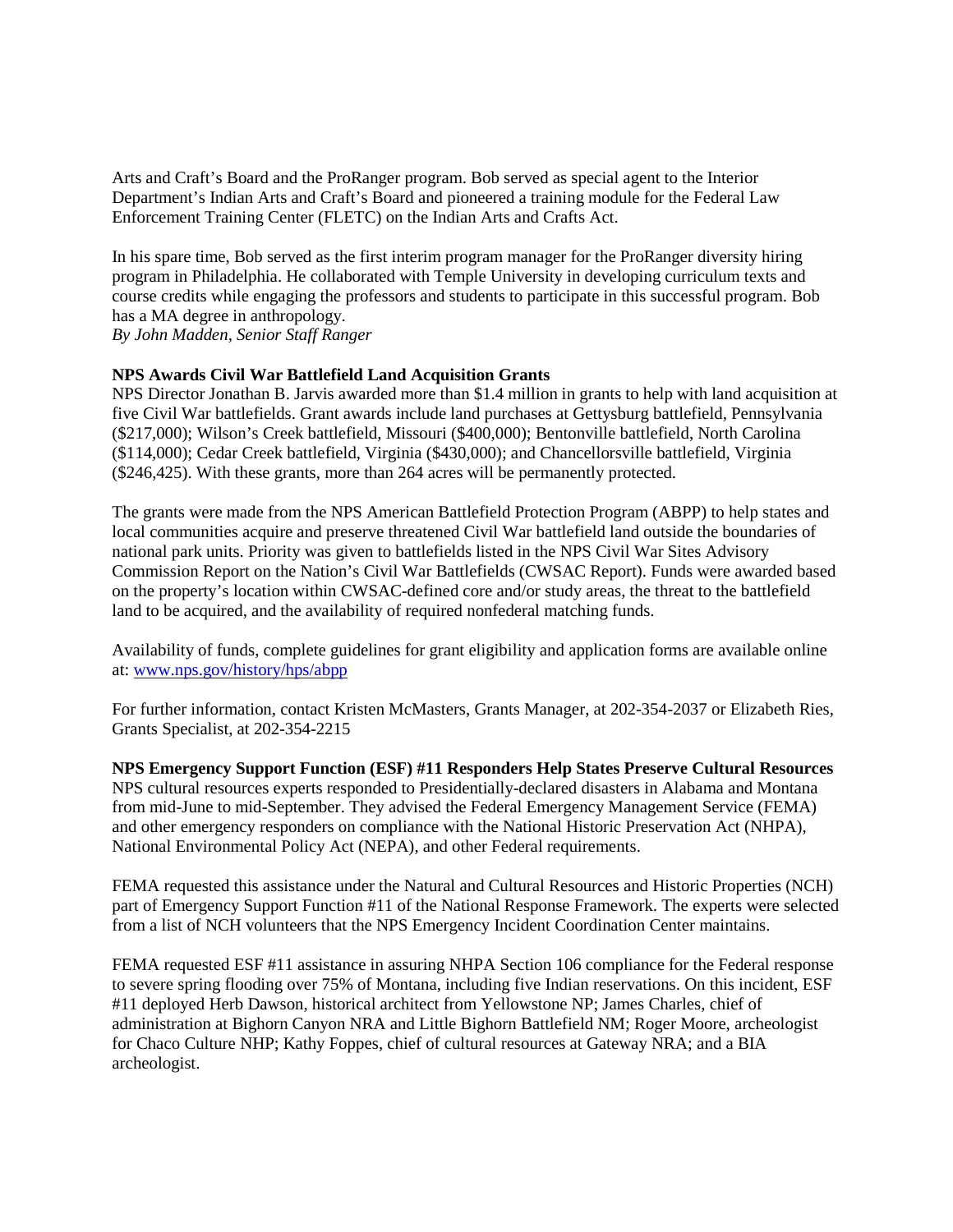The responders inspected damaged bridges, roads and culverts, and surveyed gravel pits, quarries, lowwater crossings, landslides, and proposed power line and road reroutes, and other types of resources for archeological sites. Tribal liaison and coordination with state and tribal historic preservation offices was critical.

Reports involved completing historical architectural records with maps and photos, analyzing historic significance, making recommendations on stabilization and preservation of cultural resources, and identifying the type of work that might have an adverse effect, such as the effect of rebuilding roads on archeological resources. These reports provide critical information needed by contract project officers in the counties.

*By Ann Hitchcock, Curator and Senior Advisor, Scientific Collections and Environmental Safeguards By Neal Darby*

## **NPS Northeast Museum Services Center Offers Social Media Policy**

The NPS Northeast Museum Services Center (NMSC) has completed a Social Media Policy that provides additional guidance to properly use various social media outlets in line with accepted museum collections management practices. While the DOI and NPS both have social media policies, the policies do not address all of the security concerns related to the management of museum and archival collections. With the relaxing of DOI and NPS social media restrictions in late 2010, the NMSC developed social media initiative for the office, with two Twitter feeds, a [Facebook Page](http://www.facebook.com/NPS.NMSC) and a blog.

The new guidelines provide staff with posting policies, best practices (including restrictions on posting collections-related information) and non-official/personal use of social media. NPS museums that do not already have a social media strategy and policy in place will find this a useful beginning.

Contact: Giles Parker, 617-242-5613 x214

# **Civil War Interpretive Guides Published**

Through commemoration of the sesquicentennial of the Civil War, the NPS helps Americans recognize the relevance of the war in their lives today by honoring the past and understanding the continuing struggle for equal rights. The NPS, in cooperation with Eastern National, has developed three books to help interpreters tell this complex story. Richly illustrated and compellingly written, these publications are valuable tools for those who explain – or those who are interested in learning more about – these defining times of the nation's story.

*Hispanics and the Civil War:From Battlefield to Homefront* explores the lives of Hispanic people who were swept into the conflict that divided the nation in 1861. It illuminates the little known but significant contributions Hispanics made to the war and to the continuing struggle for equal rights that would follow. It is part of a series on various ethnic groups in the Civil War.

*Slavery: Cause and Catalyst of the Civil War* proposes that not one but several issues ignited the Civil War – states' rights, the role of the Federal government, the preservation of the Union, and the economy – but that all were inextricably bound to the institution of slavery.

*The Civil War Remembered*, part of the NPS handbook series, includes powerful essays illuminating other perspectives on the Civil War besides the military story. Edited by NPS historians Bob Sutton and John Latschar, it is a "must-have" for both park interpreters and visitors who seek to understand the history and legacy of the Civil War.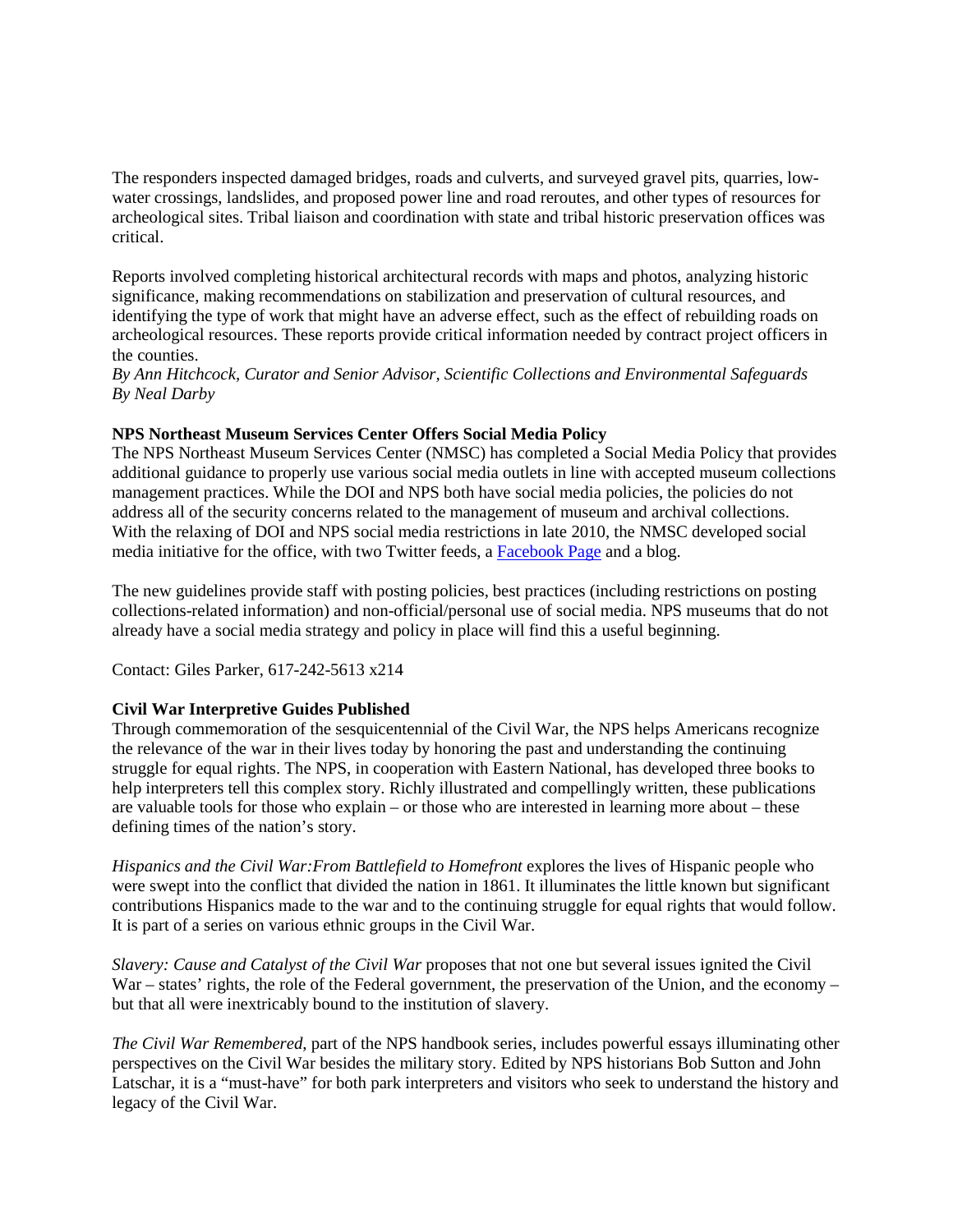The books retail between \$3.95 and \$10.95. To help launch them, Eastern National will offer 40% discounts to other associations, bookstores, historical sites, and similar organizations to make the books readily available to visitors. The NPS has made a small supply of the *Hispanics and the Civil War: From Battlefield to Homefront* available to all Civil War/Civil Rights related parks, at no cost, for outreach to schools and Hispanic organizations. All three books are also available to NPS employees at a 25% discount through February, 2012.

The books may be obtained at any Eastern National outlet or online a[t http://www.eparks.com/store/](http://www.eparks.com/store/) . *By Carol Shively, Civil War Sesquicentennial Communications Coordinator*

## **NPS Oral History Training Session Held At Everglades National Park**

The NPS Park History Program, Stephen T. Mather Training Center, and the South Florida Collection Managements Center sponsored "Effective Oral History: Interviews, Project Management, and Practical Applications" at Everglades NP in November. Twenty-two participants from national park units across the country learned how to plan an oral history project, conduct in-depth interviews, archive and preserve recordings, and interpret oral history sources.

Course site manager, Nancy J. Russell, museum curator at the South Florida Collections Management Center in Everglades, worked closely with course coordinator Lu Ann Jones, historian with the Park History Program. Instructors included Bob Blythe, former history manager in the NPS Southeast Regional Office; Alan Marsh, chief of resource management at Andersonville NHS; Carla Mattix, DOI attorney in the, Office of the Solicitor, Division of Parks and Wildlife; Hannah Nyala West, historian at Joshua Tree NP; Laura A. Ogden, an associate professor of anthropology at Florida International University; and Paul Rogers, NPS Pacific West regional archivist.

A highlight of the week was the opportunity to conduct interviews with current and emeritus Everglades NP employees. Current and former Everglades NP employees who shared their stories were Rick Anderson, fire management officer; Gordon Anderson, hydrologic technician, U. S. Geological Survey; Jonathan Taylor, biologist; and Ben Morgan, retired law enforcement ranger. *By Lu Ann Jones, Staff Historian, Park History Program, WASO*

#### **Legislative Activities Pertaining to Archeology – September-December 2011**

The following bills pertaining to NPS archeology were introduced in Congress this past fall. *S. 1902*, to authorize the Secretary of the Interior to conduct a special resource study of the archeological site and surrounding land of the New Philadelphia town site in the State of Illinois, and for other purposes.

*S. 1868,* to establish within the Smithsonian Institution the Smithsonian American Latino Museum, and for other purposes.

*H.R. 3100* , to authorize the Secretary of the Interior to expand the boundary of the San Antonio Missions National Historical Park, to conduct a study of potential land acquisitions, and for other purposes.

For the full text of the bills, go to [thomas.loc.gov/](http://thomas.loc.gov/), the Library of Congress legislative tracking system. Enter the bill number in the "Search Bill Text" block, being sure to also click on the "Bill Number" option below the block.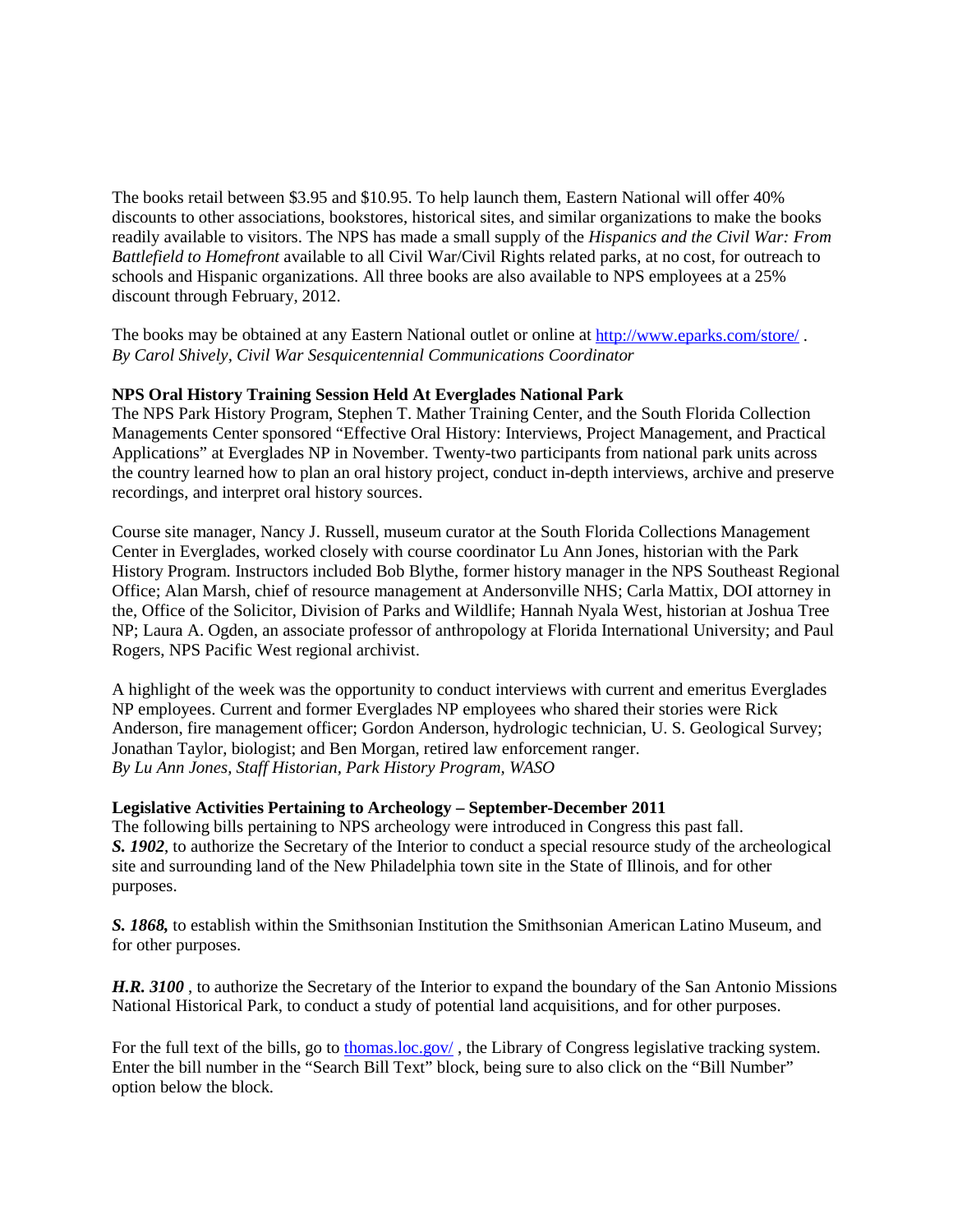# **Senate Field Hearing at Mesa Verde National Park**

On November 5, 2011, the Senate Energy and Natural Resources Subcommittee on National Parks, Chaired by Senator Udall, held a hearing to examine issues affecting management of archeological, cultural, and historic resources at Mesa Verde NP, Colorado, and other units of the National Park System. The hearing was held at Mesa Verde NP. The NPS witness was Laura Joss, Deputy Regional Director, Intermountain Region.

## To read the full testimony, go to

http://energy.senate.gov/public/index.cfm?FuseAction=Hearings.Testimony&Hearing ID=224644d4[c55e-8368-ba0a-f31d6e3f6a20&Witness\\_ID=28502c6b-6c08-48ec-a819-732d3f15d79d](http://energy.senate.gov/public/index.cfm?FuseAction=Hearings.Testimony&Hearing_ID=224644d4-c55e-8368-ba0a-f31d6e3f6a20&Witness_ID=28502c6b-6c08-48ec-a819-732d3f15d79d)

#### **Archaeological Resource Protection Act** (**ARPA) Cases in the News**  *Petersburg National Battlefield*

In November 2010, park employees discovered unlawful excavations within the park. Ranger Josh Petersen began an investigation that led to the identification of a suspect, and assistance was sought from the Investigative Services Branch. On December 21, 2010, Petersen caught John Santo relic hunting within the park. NPS agents and rangers, with the assistance of U.S. FWS personnel, obtained a search warrant for Santo's residence and vehicle. They found and recovered 9,936 artifacts, as well as detailed journals showing that Santo had been relic hunting almost daily for more than four years, frequently within Petersburg NB.

The evidence helped officials link Santo with specific prior looting activity in the park, and revealed hundreds of incidents that had gone undetected. A Federal grand jury indicted Santo in July 2011, on three felony ARPA counts (16 USC 470ee (a)), one count of theft of government property (18 USC 641), and one count of depredation of government property (18 USC 1361). At arraignment, Santo pled not guilty and trial was set for October 2011. Santo changed his plea to guilty on two of the ARPA counts and the theft of government property count on December 6, 2011. He also agreed to forfeit all items seized during the search, and the items seized from his person in December 2010.

Sentencing is set for March 6, 2012. The maximum penalties for a felony ARPA offense are two years' imprisonment, a \$250,000 fine, full restitution, a special assessment fee, and a year of supervised release. The maximum penalties for depredation of government property are ten years of imprisonment, a \$250,000 fine, full restitution, a special assessment fee and three years of supervised release. *By April Michener, Special Agent, ISB East*

# *Vicksburg National Military Park*

Ernest Taylor of Foley, Alabama, was charged with two counts of violation of ARPA. He was apprehended by the Vicksburg NMP resource manager while putting fragments from Civil War era Hotchkiss and Parrot-type artillery projectiles, Depression era bottles, and railroad spikes into the trunk of his car. Further investigations revealed that Taylor had been metal detecting in and around the park, city of Vicksburg, and Warren County on a planned expedition with his family.

Taylor was convicted in Federal court on November 15, 2011. He was fined a \$100 assessment, required to relinquish possession of all his equipment (including two metal detectors valued at nearly \$2,500), ordered to prepare a paper on the significance of the Vicksburg Campaign, and placed on three years' probation. During this probationary period, he is prohibited from entering all NPS military parks. The prosecution was conducted in conjunction with the NPS Southeast Archeological Center and the U.S. Attorney's Office.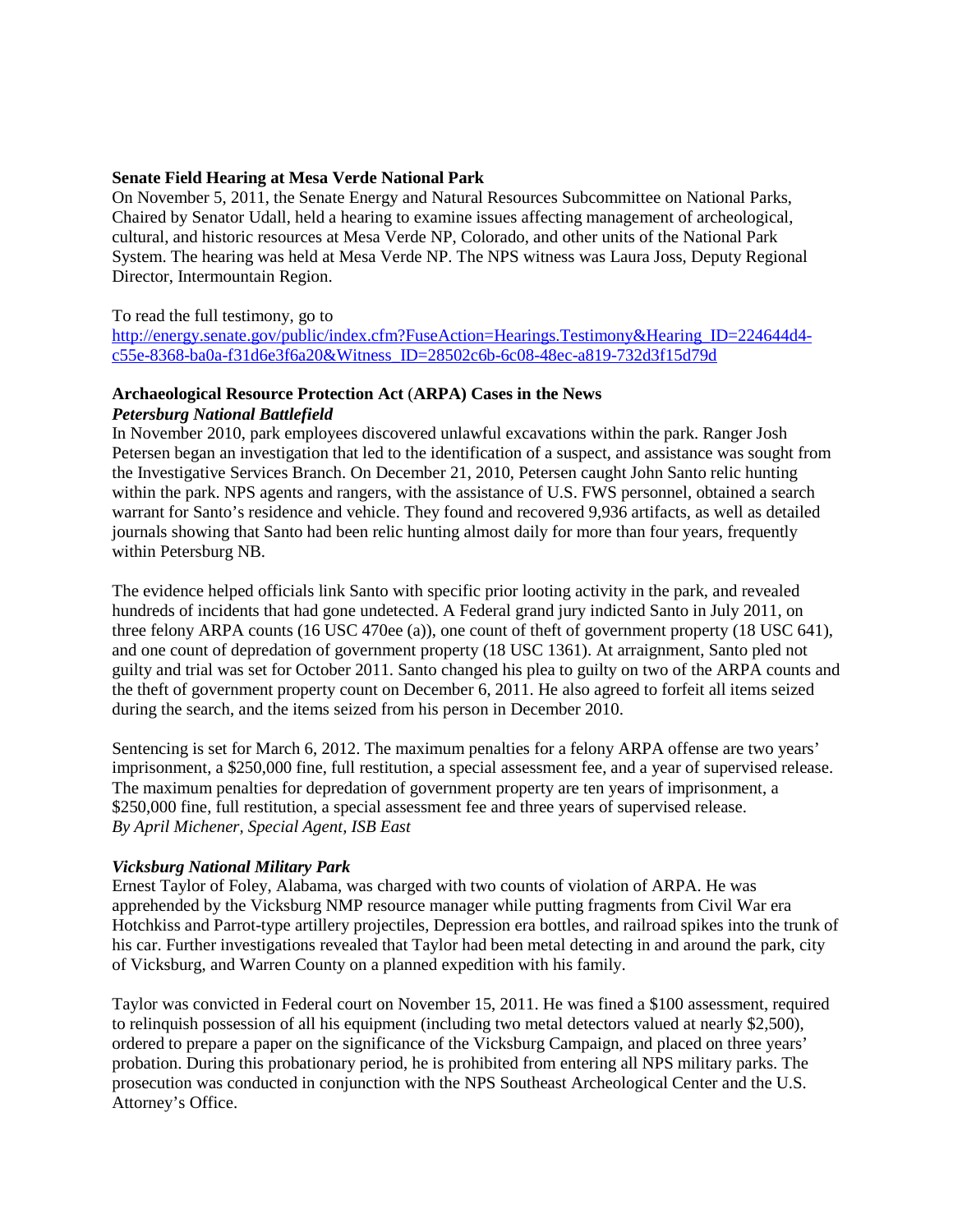#### *By Patricia Montague, Supervisory Park Ranger*

## *Federal lands in California and Nevada*

An ARPA search warrant was served on a residence in the Sacramento area in California in March 2007, by agents from the NPS and FWS, and rangers from the NPS and Sacramento County Parks. The residents were believed to have taken artifacts from NPS, USFS, FWS, and Sacramento County Park lands. Interviews resulted in admissions that the suspects went to northwestern Nevada on two occasions (2003 and 2006) and collected artifacts from BLM land. The suspects knew this activity was illegal. They also admitted removing artifacts from other publicly owned lands. Searchers found and seized computers, GPS units, maps, photographs showing the residents searching for and collecting artifacts, and other documentary evidence. Officers also discovered approximately 38,000 artifacts on the property and in vehicles associated with the property. These artifacts included beads and other burial objects, such as abalone breastplates and pendants, projectile points, mortars, pestles, metates, and stone tools. About 100 evidence lots were seized that included roughly 500 artifacts that may have come from Federal lands.

In June 2008, damage assessment field work was conducted at the looted site in northwestern Nevada. This resulted in the documentation of over \$15,000 in damage. Two of the suspects were indicted in October 2008, on four felony counts including ARPA, conspiracy, and theft. In July 2010, after extensive negotiations, one agreed to surrender approximately 30,000 nonfederal artifacts to the California Native American Heritage Commission. These artifacts, predominantly burial goods, were then returned to the appropriate tribes by the commission. In July 2011, he was sentenced to three years probation, including six months home detention as a condition of his probation, a \$3,600 fine, and \$100 special penalty assessment based on his one count felony ARPA conviction. In October 2011, following a three hour sentencing hearing that included testimony by a BLM archeologist and Native American tribal representatives, the other was sentenced to 30 days in prison, three months home detention, and one year of supervised release for his one count misdemeanor ARPA conviction.

#### *New River Gorge National River*

On August 24, 2011, Randy Hamm of Fayetteville, West Virginia, pled guilty to a single count misdemeanor violation of ARPA before a Federal magistrate. Hamm's plea stemmed from an ARPA investigation that began in January 2010, and culminated in Hamm being caught digging in a site in April 2011. The crime scene was processed by rangers, who documented a total of 16 dig areas, the product of two days worth of digging and sifting. Hundreds more artifacts were recovered from loose piles of disturbed soil at the sites. A damage assessment compiled by the park placed the archeological value and cost of restoration and repair at over \$46,000. Hamm is expected to receive a term of probation pursuant to a Federal Rules of Criminal Procedure rule  $(11(c)(1)(c))$  which was agreed upon as a component of the plea agreement. This is first ARPA conviction in the history of the park and the first in the Southern District of West Virginia. Ranger Frank Sellers led the investigation.

#### **Message from Editorial and Production Staff of** *Archeology E-Gram*

For the past seven years the *Archeology E-Gram* has provided timely and useful information about training, educational resources, research, and archeological events to archeologists in the NPS, other Federal agencies, and the wider archeological community. This year we welcomed our new NPS Chief Archeologist and Archeology Program manager, Stan Bond.

We encourage you to submit news items, training announcements, reports for Projects in Parks, report titles and summaries for "The Federal Archeologist's Bookshelf," and suggestions for other features and news items.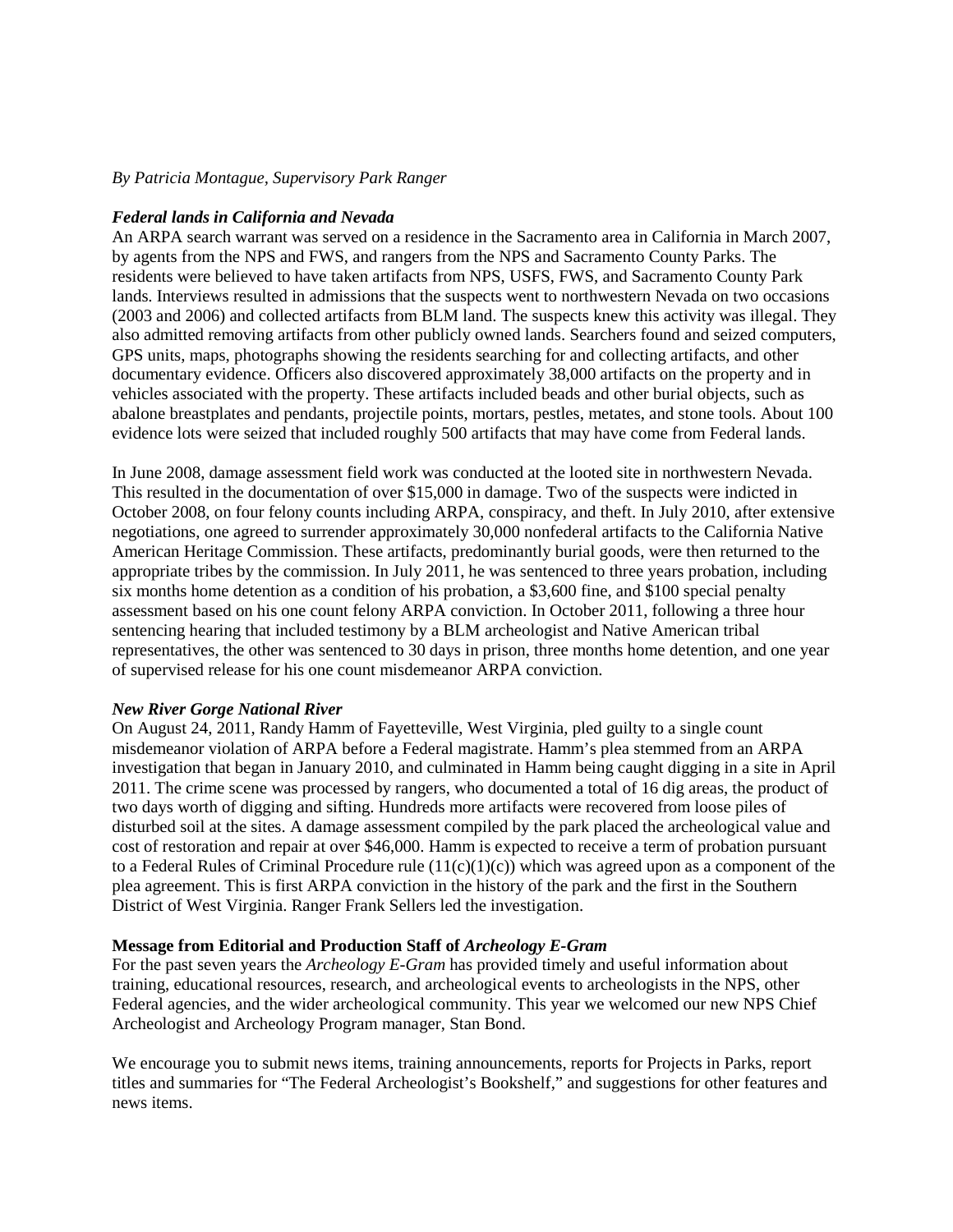We have thoroughly enjoyed working with everyone who contributed to the *Archeology E-Gram*. The production and editorial staff of the *Archeology E-Gram* wish you and your families all the best for the holidays and for the coming year.

# **Projects in Parks: List of 2010 PiP Reports**

"Projects in Parks" was inaugurated in the *Archeology E-Gram* in July 2005. These reports are written by archeologists and help to bring archeology to the public and generate support for Federal archeology. E-Gram staff promote archeological park outreach by helping to develop ideas, edit text, and upload finished stories and images to the NPS Archeology Program website that parks can link to through their own webpages. In 2010, we developed six Projects in Parks reports.

| Chesapeake $&$            | <b>Thomas Cresap and Maryland's Colonial Frontier</b>                                                                                                                                                                                                                                                                                                                                                                                                                                                                                                                        |
|---------------------------|------------------------------------------------------------------------------------------------------------------------------------------------------------------------------------------------------------------------------------------------------------------------------------------------------------------------------------------------------------------------------------------------------------------------------------------------------------------------------------------------------------------------------------------------------------------------------|
| Ohio Canal                | One of the most famous figures in the history of colonial Maryland is frontiersman                                                                                                                                                                                                                                                                                                                                                                                                                                                                                           |
| National                  | Thomas Cresap. Cresap was a hired ruffian, an Indian trader, a land speculator, a                                                                                                                                                                                                                                                                                                                                                                                                                                                                                            |
| <b>Historical Park</b>    | farmer, and a soldier. During the French and Indian War his house was, for a time, the<br>furthest westward point of British control in the Middle Atlantic region. Archeologists<br>recently discovered the site of his home in the Chesapeake & Ohio Canal National<br><b>Historical Park.</b><br>By John Bedell, Ph.D. The Louis Berger Group, Inc.                                                                                                                                                                                                                       |
| Fort Davis                | The History of the Spring Enclosure, Fort Davis National Historic Site                                                                                                                                                                                                                                                                                                                                                                                                                                                                                                       |
| National Historic<br>Site | Historical archeology is often about testing assertions made in historical documents<br>against physical remains in the archeological record. This process of verifying the<br>written record was used to unravel and document the stone masonry of the spring<br>enclosure at Fort Davis National Historic Site. The results illustrate the unique<br>perspective archeology brings to sites occupied relatively recently and provides a<br>view of peoples' daily lives that isn't discussed in written accounts.<br>by Emily J. Brown, Ph.D., R.P.A., Aspen CRM Solutions |
| Monocacy                  | <b>Surveillance and Control on a Plantation Landscape</b>                                                                                                                                                                                                                                                                                                                                                                                                                                                                                                                    |
| National                  | Recent excavations at the site of <i>L'Hermitage</i> , a former plantation on the grounds of                                                                                                                                                                                                                                                                                                                                                                                                                                                                                 |
| <b>Battlefield</b>        | Monocacy National Battlefield in Frederick, Maryland, revealed several 18th and 19th<br>century slave quarters. These dwellings were spaced and oriented in a way that<br>exposes the careful planning and focus on order and symmetry on the part of the<br>slaveholders, aimed at promoting supervision, control, and function over the lives and                                                                                                                                                                                                                          |
|                           | work of their enslaved charges.                                                                                                                                                                                                                                                                                                                                                                                                                                                                                                                                              |
|                           | By Megan Bailey, University of Maryland, College Park                                                                                                                                                                                                                                                                                                                                                                                                                                                                                                                        |